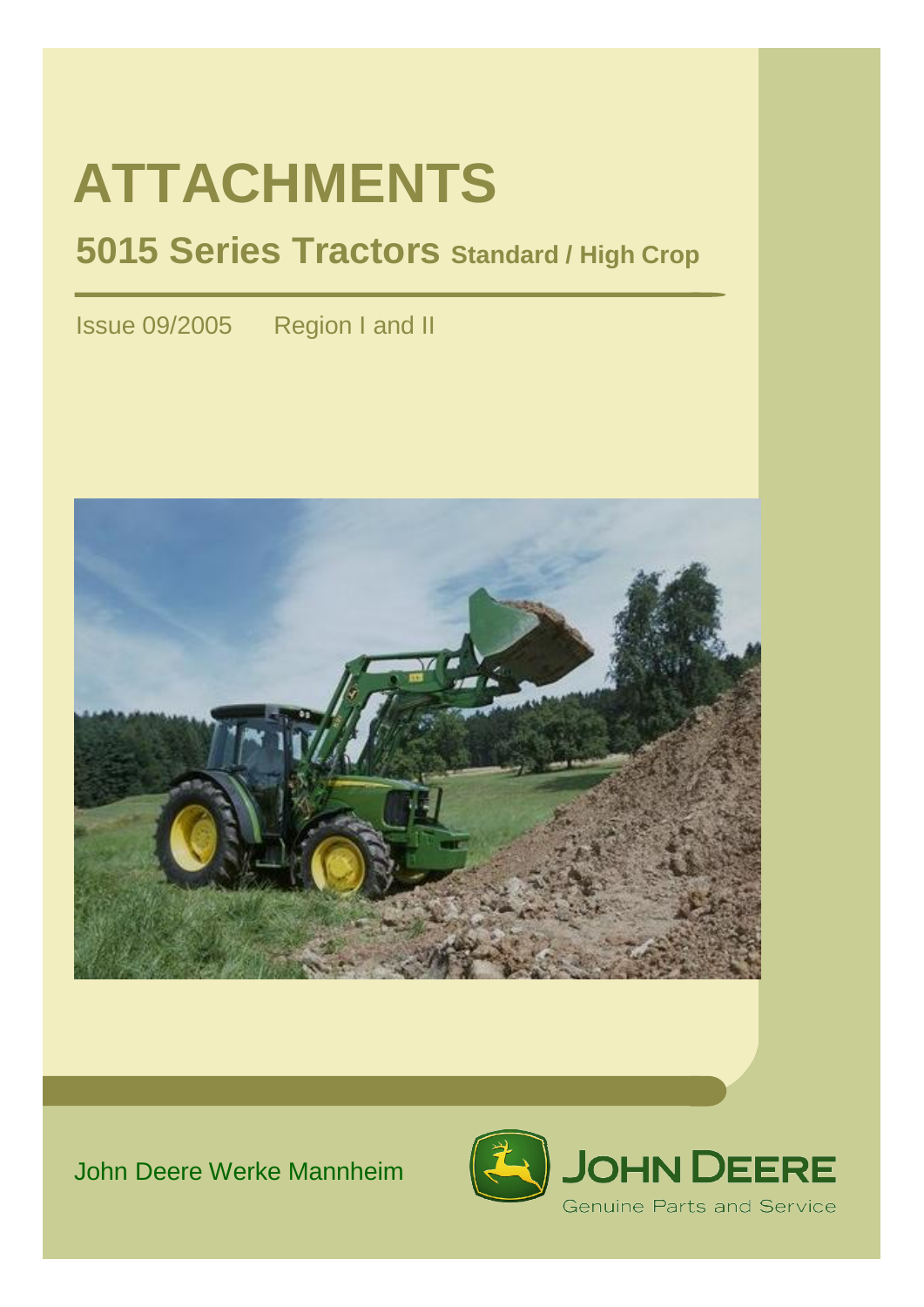# **ATTACHMENTS - FACTORY AND FIELD INSTALLED**

A short description and recommendation of some of the various factory and field installations is given. This is done to help the sales person to recommend the best combination of equipment to the customer.

**Please note that the information, codes bundle numbers are given for reference only, the current price list must be the only official ordering document.**

Where factory installation codes or field installation bundle numbers were not available, they will be made available as soon as possible.

#### **1 HYDRAULICS**

#### **SELECTIVE CONTROL VALVES - SCV**

5015 Series tractors can be equipped with versatile spool-type selective control valves.

These multi-function, standard remote valves ensure maximum productivity and effeciency.

| Code | <b>Bundle</b> | Description                                                                                       |
|------|---------------|---------------------------------------------------------------------------------------------------|
|      | ER067596      | Field Installation Kit double-acting /<br>single-acting SCV at Position 2 (switch<br>lover valve) |

Models: 5215 - 5515 Standard and 5515 HighCrop

| Code | <b>Bundle</b> | Description                                                          |
|------|---------------|----------------------------------------------------------------------|
|      | ER067597      | Field Installation Kit double-acting<br>SCV at Position 2 with FLOAT |

Models: 5215 - 5515 Standard and 5515 HighCrop

| Code | Bundle   | <b>Description</b>                                                          |
|------|----------|-----------------------------------------------------------------------------|
|      | ER067598 | Field Installation Kit double-acting<br><b>SCV at Position 3 with FLOAT</b> |

Models: 5215 - 5515 Standard and 5515 HighCrop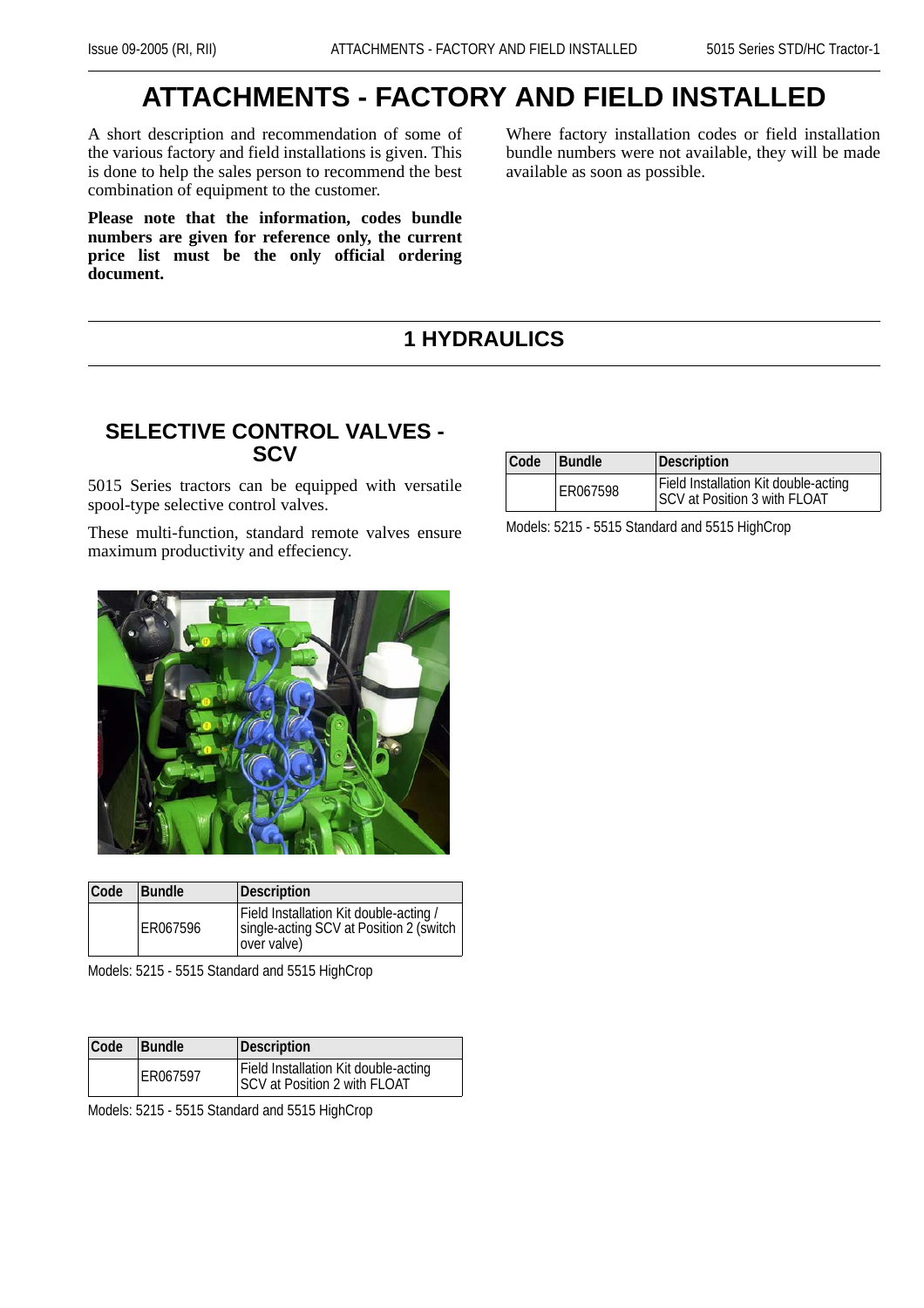## **2 ELECTRICAL - ELECTRONICAL COMPONENTS**

#### **BEACON LIGHTS**

A pre-wired flashing beacon socket is installed on the 5015 Series to comply local regulations.



| Code Bundle |          | Description                                            |
|-------------|----------|--------------------------------------------------------|
| 9297        | ER067625 | Beacon Light Field Installation Kit for<br>2-post ROPS |

Models : 5215 - 5515 Standard



| Code | <b>Bundle</b> | Description                                     |
|------|---------------|-------------------------------------------------|
| 9295 | ER067618      | Beacon Light Field Installation Kit for<br>Icab |

Models: cab only: 5215 - 5515 Standard and 5515 HighCrop



Models : 5215 - 5515 Standard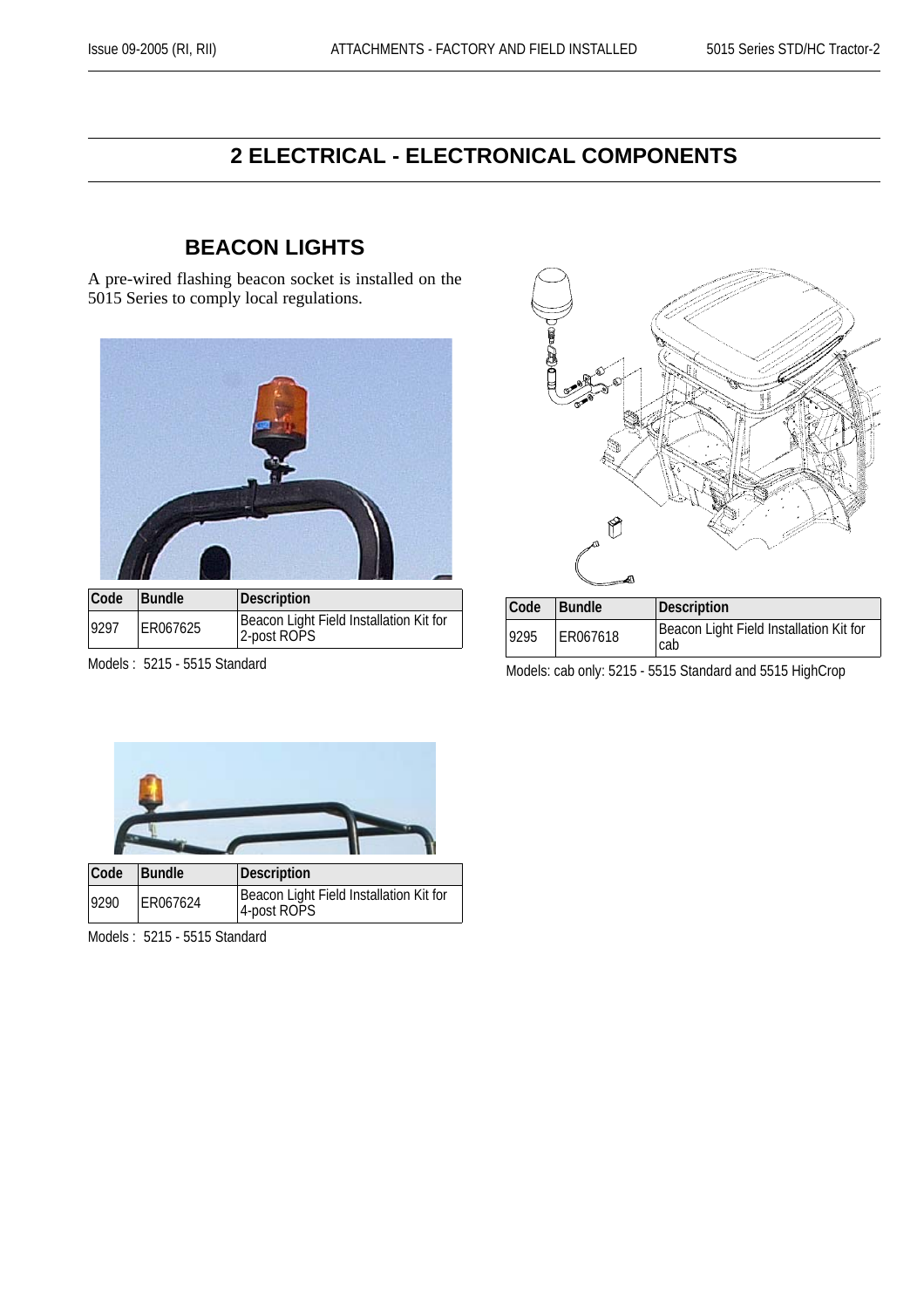#### **3 MISCELLANEOUS**

#### **3.1 OPERATOR'S STATION**

#### **Mirrors**

The Standard external mirrors offer fixed length arms with manually adjustable pointing.

All tractors with open operator station feature a lefthand side Standard mirror as base equipment. An optional second mirror can be installed.



| Code Bundle |          | Description                                        |
|-------------|----------|----------------------------------------------------|
| 9505        | ER067623 | 2nd mirror on the RH side of 2-post<br><b>ROPS</b> |

Models: 5215 - 5515 Standard



| Code | <b>Bundle</b> | Description                                        |
|------|---------------|----------------------------------------------------|
| 9500 | ER066412      | 2nd mirror on the RH side of 4-post<br><b>ROPS</b> |

Models: 5215 - 5515 Standard and 5515 HighCrop

#### **3-point hitch Mechanical Remote Control**

A 3-point hitch remote control is conveniently mounted on the right rear fender, giving the operator a full control of the rockshaft from either the inside or outside of the tractor.



| Code | <b>Bundle</b> | <b>Description</b>                             |
|------|---------------|------------------------------------------------|
| 9610 | ER067619      | Mechanical Remote Control<br>for 3-point hitch |

Models: 5215 - 5515 Standard and 5515 HighCrop

#### **Sun Roof**





| Code | <b>Bundle</b> | Description              |
|------|---------------|--------------------------|
|      | ER066409      | Sun roof for 4-post ROPS |

Models: 5215 - 5515 Standard and 5515 HighCrop *Note: tractor has to be equipped with a 4-post ROPS*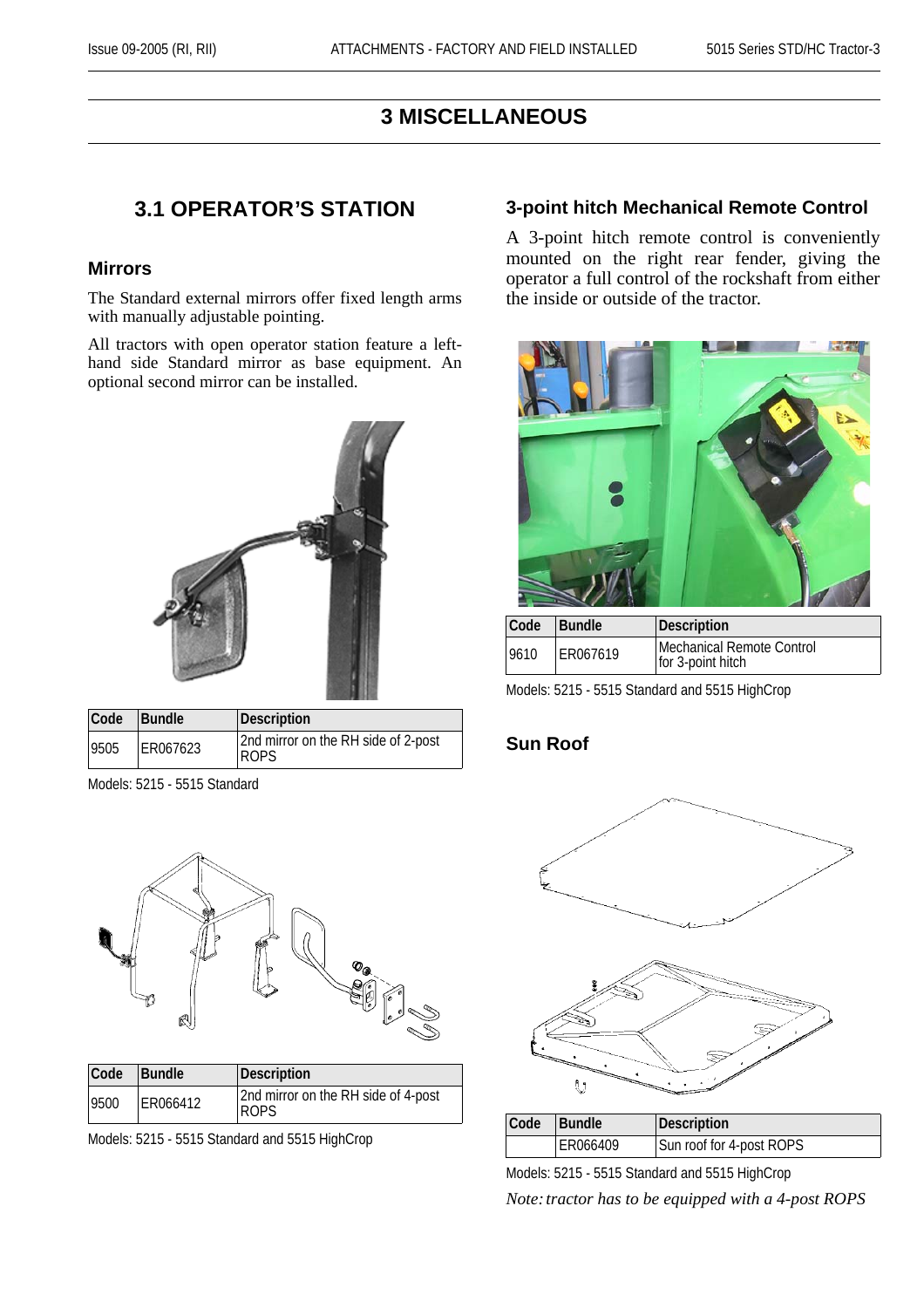#### **Seat Belt**

Seat belt is available for all Standard and HighCrop tractors and fits on all type of seats (for cab and open operator's station).





| Code | <b>Bundle</b> | Description            |
|------|---------------|------------------------|
| 9157 | ER067560      | Seat Belt Mounting Kit |

Models: 5215 - 5515 Standard and 5515 HighCrop

*Note:Seat Belt Mounting Kit equipped with seats: ER191861 ER192676 ER191862 ER192675*

#### **Active Carbon Filtration System**

For the 5015 Series is an active carbon filtration system available. This option minimizes the health risk when spraying or dusting crops with hazardous materials. The twin air filters are located on both sides of the cab roof, away from the dust areas created by the rear wheels.

Thumbscrews hold in place both filters and can be easily removed for cleaning from the outside of the cab without the need of tools.

| Code | <b>Bundle</b> | Description                  |
|------|---------------|------------------------------|
|      | ER200791      | Carbon Activated cab filters |

Models: 5215 - 5515 Standard and 5515 HighCrop

#### **3.2 WEIGHTS**



#### **Quick-tatch weights**

| Code Bundle | <b>Description</b>                           |
|-------------|----------------------------------------------|
| AL71258     | Set of 20 quick-tatch weights, 50 kg<br>each |

Models: 5215 - 5515 Standard and 5515 HighCrop

*Note: includes 10 x 50 kg left (L38449) and 10 x 50 kg right (L38450)*

#### **Front weight stop kit**

|  | Code Bundle | <b>Description</b>               |
|--|-------------|----------------------------------|
|  | AL119964    | Front weight stop kit, 2 x 50 kg |

Models: 5215 - 5515 Standard and 5515 HighCrop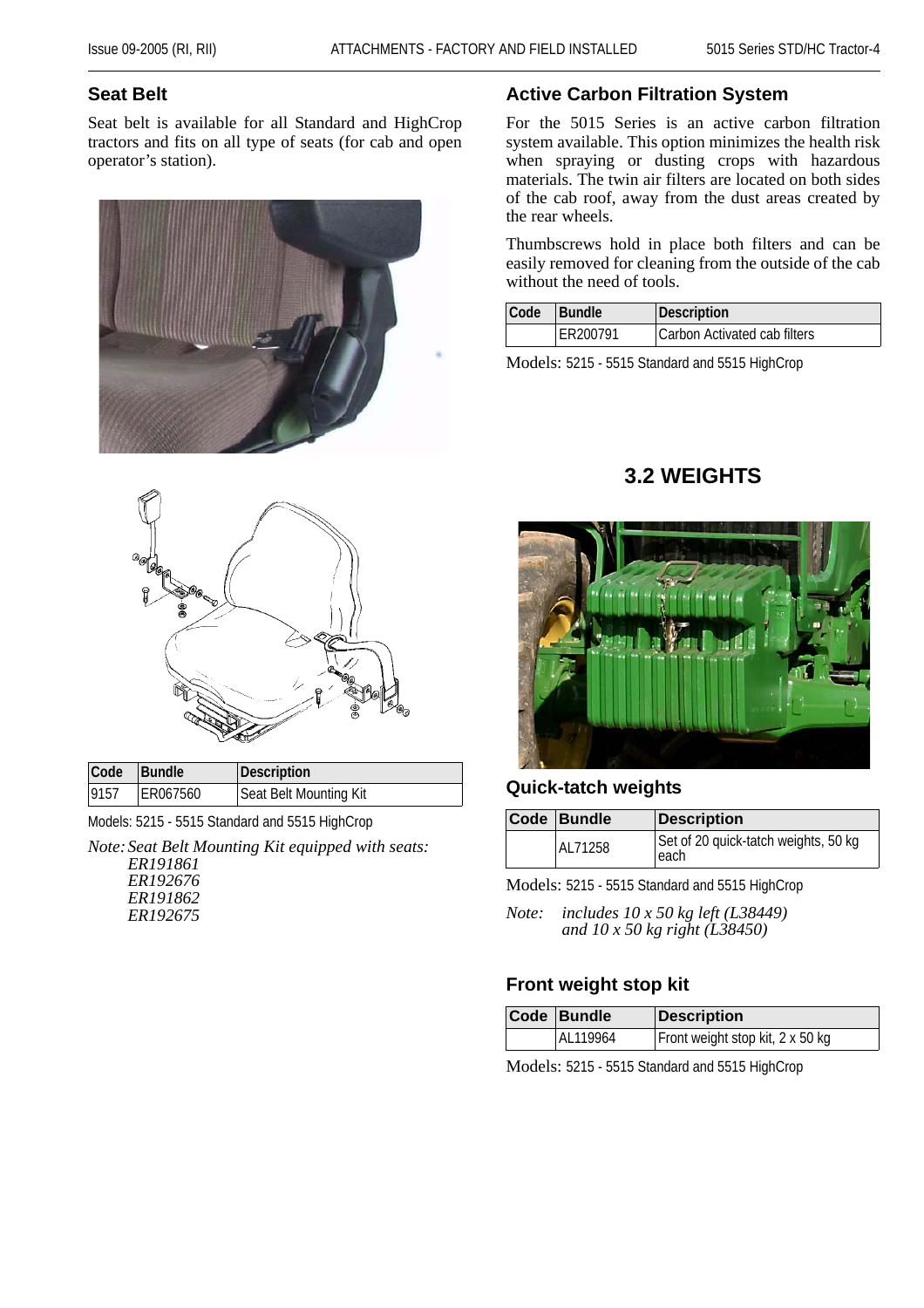#### **Mounting kits**

# **For 6, 8, 10 quick-tatch weights**

| Code Bundle | <b>Description</b>                      |      |        |                     |
|-------------|-----------------------------------------|------|--------|---------------------|
| AL119967    | Mounting parts for 6, 8, 10 quick-tatch |      |        |                     |
|             | weights                                 | Code | Bundle | <b> Description</b> |

Models: 5215 - 5515 Standard and 5515 HighCrop



| Code | <b>Bundle</b> | Description          |
|------|---------------|----------------------|
| 9210 | ER066408      | <b>Front Fenders</b> |

Models: 5215 - 5515 Standard

*Note:only for tractors with 2WD*

#### **Front Fenders for 4WD tractors**



| <b>Code</b> | <b>Bundle</b> | Description          |
|-------------|---------------|----------------------|
|             | ER066472      | <b>Front Fenders</b> |

Models: 5215 - 5515 Standard and 5515 HighCrop *Note:only for tractors with 4WD*

# **3.3 CHASSIS PARTS**

#### **Front Fenders for 2WD tractors**

Bad weather conditions and heavy duty applications often result in dirty windows, soiled operator's platform and steps. A solution to improve such working conditions are front fenders which protect your tractor against mud and dirt.

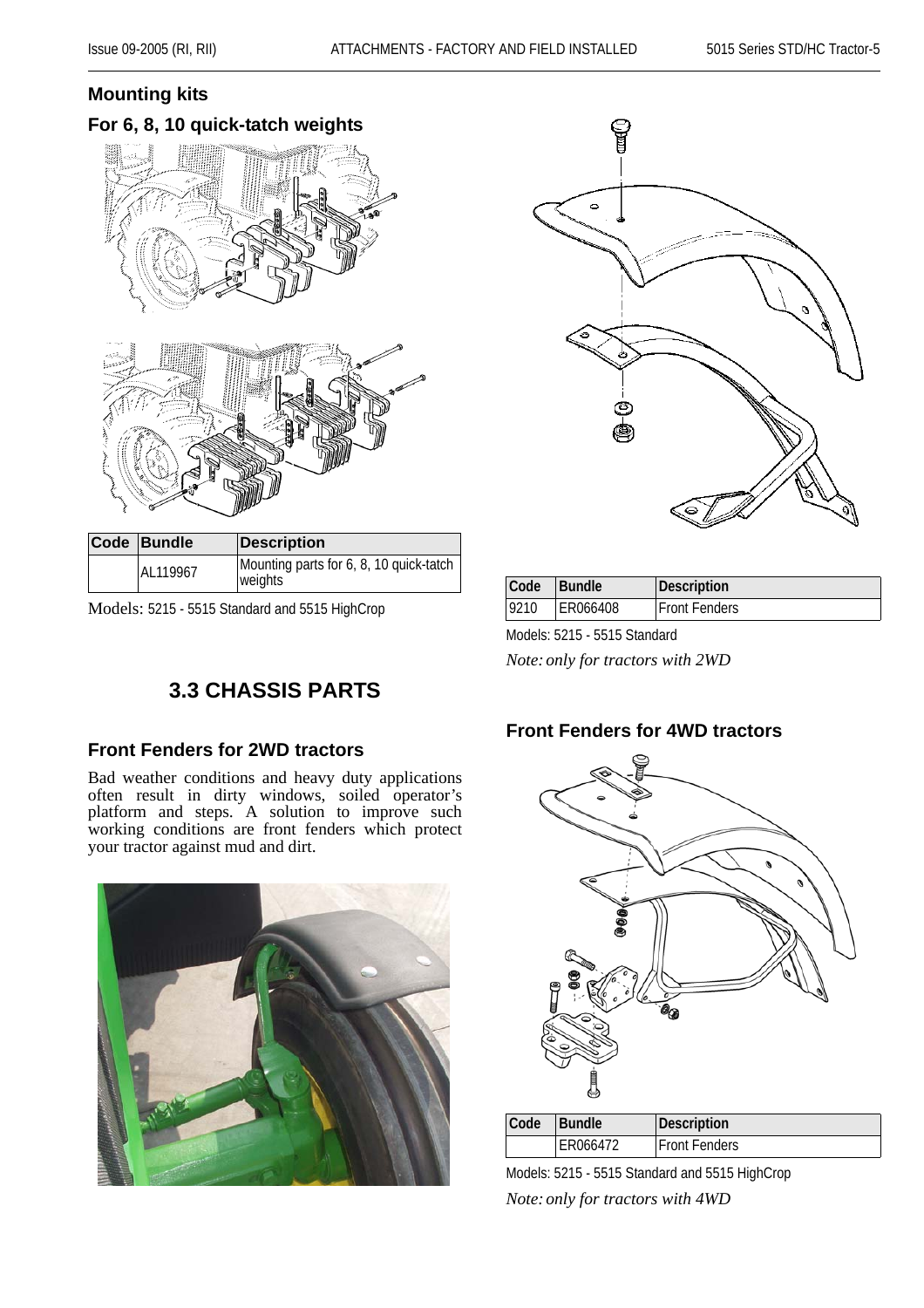#### **Turnable Front Fenders for 4WD tractors**

John Deere offers turnable front fenders to protect against dirt without impacting your steering angle. These fenders stop at the frame and turn while the tires proceed moving until the maximum steering angle is reached. The turning circle is similar to tractors without fenders. The kit include the left-hand and right-hand fenders as well as all needed mounting parts and is easy to install in the field.





| Code | <b>Bundle</b> | Description            |
|------|---------------|------------------------|
|      | ER067610      | Turnable Front Fenders |

Models: 5215 - 5515 Standard

*Note:only for tractors with 4WD*

#### **Rear Fender Extensions**

These fender extensions helps to keep doors, windows and other exterior areas of the cab clean.





| Code Bundle |          | Description                   |
|-------------|----------|-------------------------------|
| 9100        | ER067608 | <b>Rear Fender Extensions</b> |

Models: 5215 - 5515 Standard and 5515 HighCrop *Note:for left-hand and right-hand side*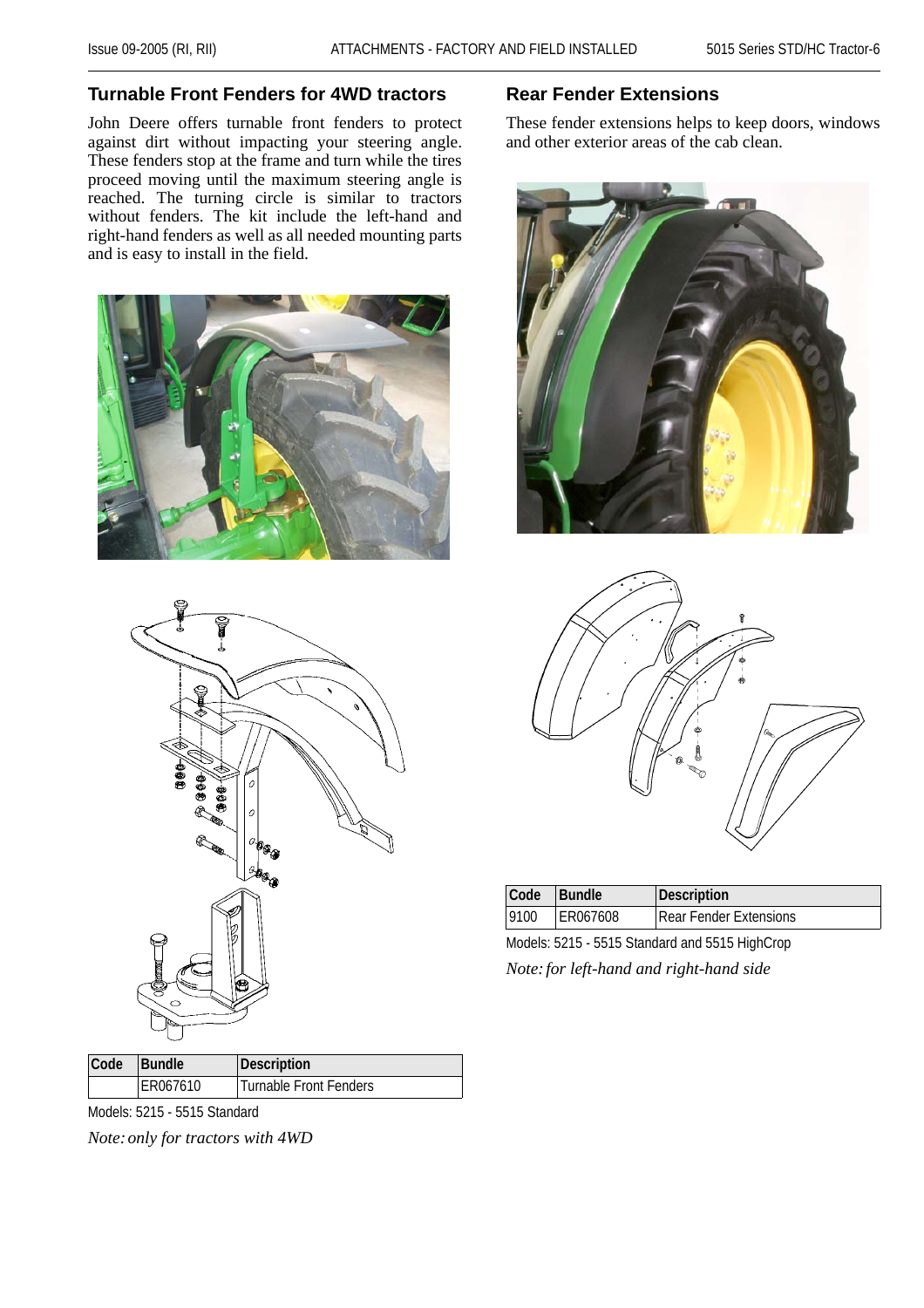#### **Chock Block**

#### **3.4 BRAKES**





| Code | <b>Bundle</b> | Description |
|------|---------------|-------------|
| 9215 | ER066414      | Chock Block |

Models: 5215 - 5515 Standard and 5515 HighCrop

*Note:for additional safety, particular in hilly conditions*

#### **Hydraulic trailer brake valve**

The field kits below permit the tractors to be retrofitted with an hydraulic trailer brake valve.



| Code | <b>Bundle</b> | Description                        |
|------|---------------|------------------------------------|
|      | ER067599      | Hydraulic trailer brake valve, EEC |

Models: 5215 - 5515 Standard and 5515 HighCrop *Note:not for Italy*

| Code | <b>Bundle</b> | Description                                   |
|------|---------------|-----------------------------------------------|
|      | ER067630      | Hydraulic trailer brake valve, EEC<br>(ITALY) |

Models: 5215 - 5515 Standard and 5515 HighCrop *Note:for Italy only*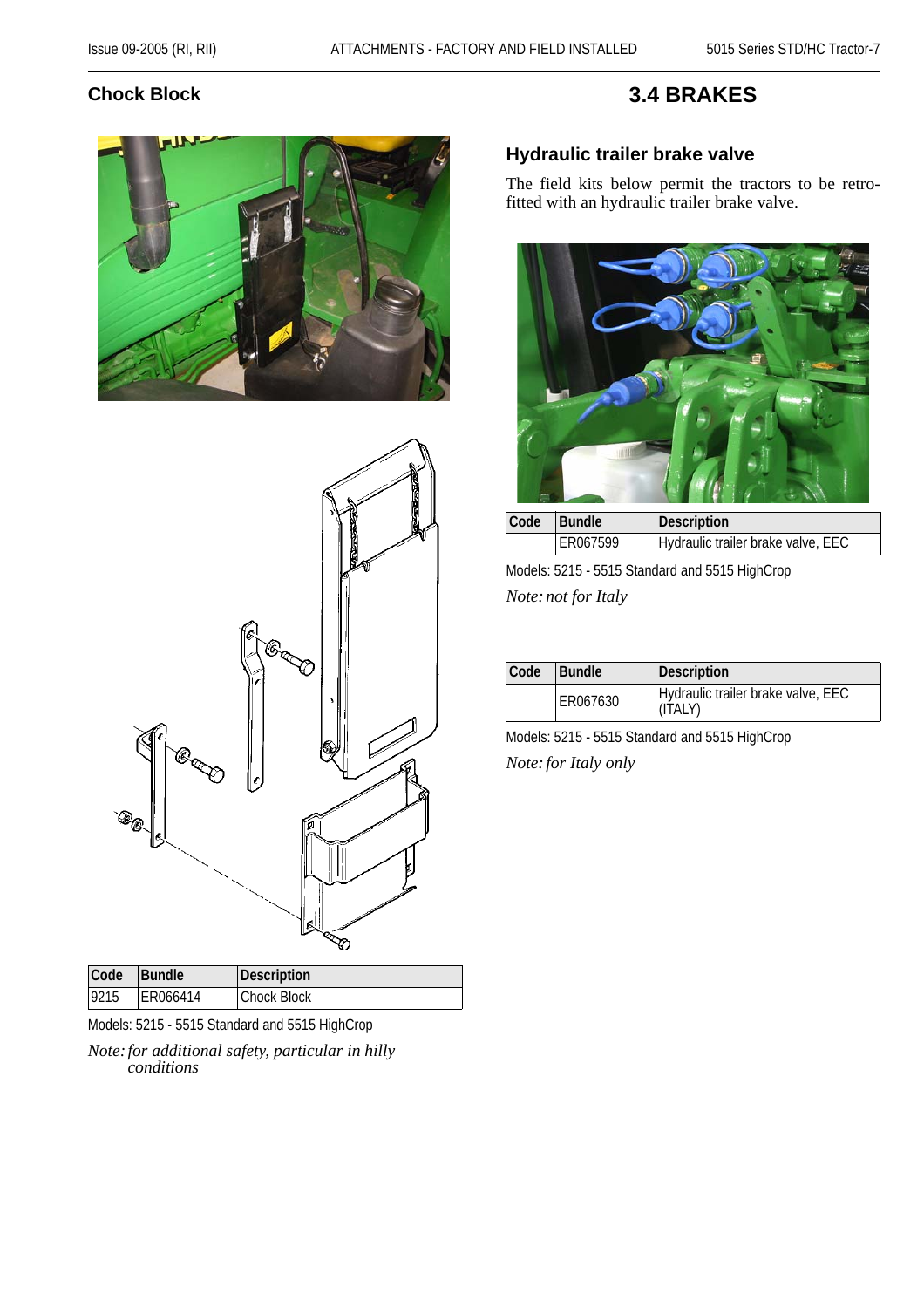#### **3.5 HITCHES AND ASSOCIATED EQUIPMENT**

#### **Wagon hitches**



| Code | <b>Bundle</b> | Description          |
|------|---------------|----------------------|
|      | ER196453      | Wagon hitch, CUNA D2 |

Models: 5215 - 5515 Standard and 5515 HighCrop

*Note:please order in addition if required: ER040575 (pin fastener)*

#### **Piton Fix**



| Code | <b>Bundle</b> | Description      |
|------|---------------|------------------|
|      | ER196457      | <b>Piton Fix</b> |

Models: 5215 - 5515 Standard

#### **3.6 STORAGE**

An external tool box for Standard and HighCrop versions is located on the right-hand side in front of the platform.

It has the capacity to hold tools and a selection of linkage balls, hitch pins and linchpins for implement attachment.



| Code | <b>Bundle</b> | Description |
|------|---------------|-------------|
|      | ER067617      | Tool box    |

Models: 5215 - 5515 Standard and 5515 HighCrop